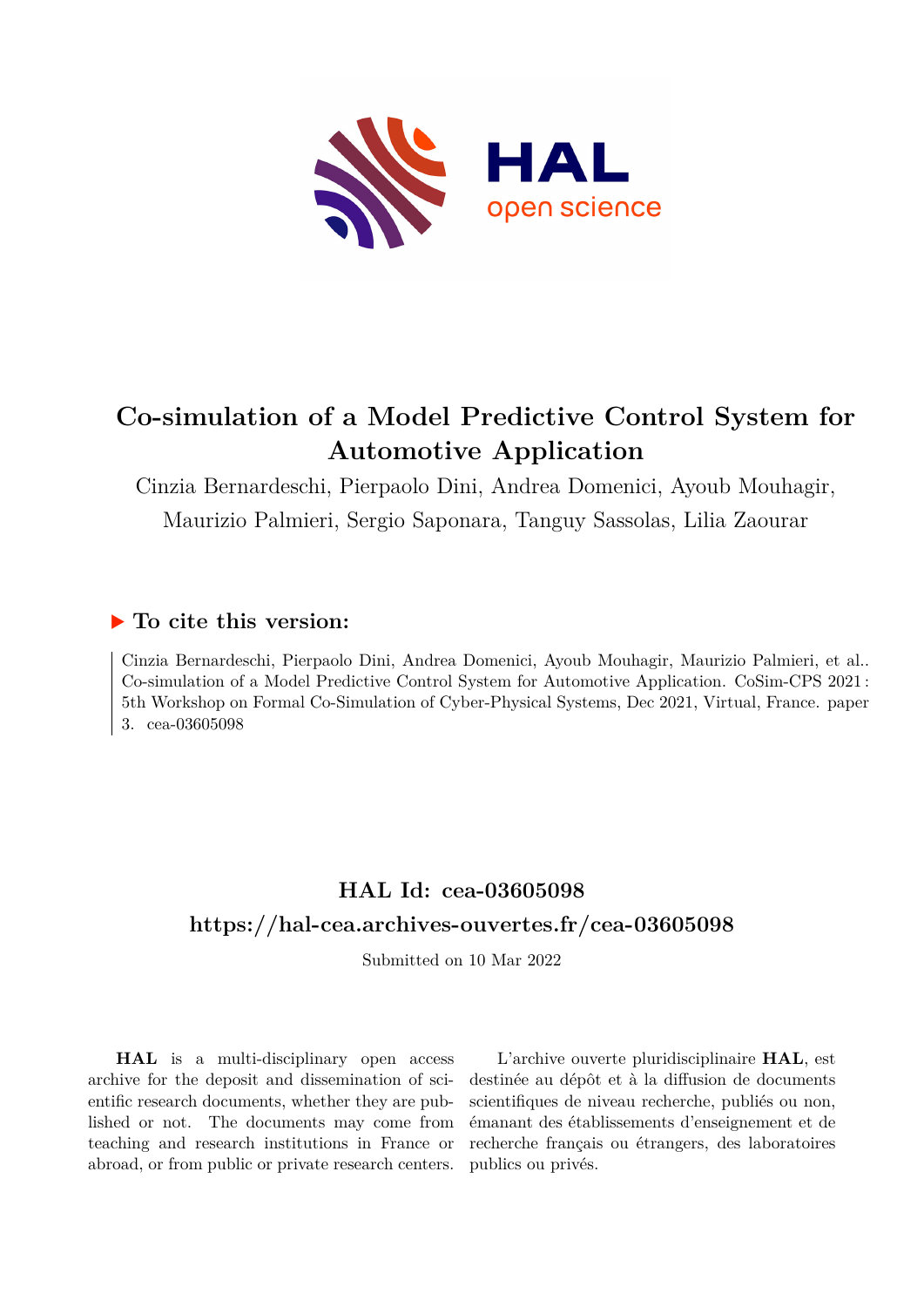# Co-simulation of a Model Predictive Control System for Automotive Applications<sup>\*</sup>

Cinzia Bernardeschi<sup>1</sup>, Pierpaolo Dini<sup>1</sup>, Andrea Domenici<sup>1</sup>, Ayoub Mouhagir<sup>2</sup>, Maurizio Palmieri<sup>1</sup>, Sergio Saponara<sup>1</sup>, Tanguy Sassolas<sup>2</sup>, Lilia Zaourar<sup>2</sup>

<sup>1</sup> Dept. of Information Engineering, University of Pisa, Italy

<sup>2</sup> Université Paris-Saclay, CEA, List, F-91120, Palaiseau, France The authors are listed in alphabetical order

Abstract. Designing a Model Predictive Control system requires an accurate analysis of the interplay among three main components: the plant, the control algorithm, and the processor where the algorithm is executed. A main objective of this analysis is determining if the controller running on the chosen hardware meets the time requirements and response time of the plant. The constraints, in turn, should be met with a satisfactory tradeoff between algorithm complexity and processor performance. To carry out these analyses for an autonomous vehicle control, this paper proposes to leverage parallel co-simulation between the plant, the model predictive controller and the processor.

## 1 Introduction

Control algorithms based on model predictive control (MPC) are increasingly being employed in embedded systems with high-performance requirements and stringent constraints, such as automotive applications. MPC relies on the availability of a mathematical model of the controlled plant, used at each sampling period to evaluate a prediction of the plant's future behaviour over a given timespan (the prediction horizon) and choose optimal values for the control variables, to be applied at the next sampling period [14].

Designing an MPC system for embedded applications requires an accurate analysis of the interplay among three main components: the plant, the control algorithm, and the processor where the algorithm is executed. With the modelbased design approach, the analysis exploits the results of the simulations. In particular, a detailed simulation of the processing architecture executing the control software is needed, given the role of processor performance in meeting real-time constraints. This is a typical situation where co-simulation provides substantial support to developers who need to model subsystems from different areas of expertise: algorithms, processor architecture and plant physics.

<sup>?</sup> This work has been partially supported by the European Processor Initiative (EPI) project, which has received funding from the European Union's Horizon 2020 research and innovation program under Grant Agreement № 826647, and by the Italian Ministry of Education and Research (MIUR) in the framework of the CrossLab project (Department of Excellence).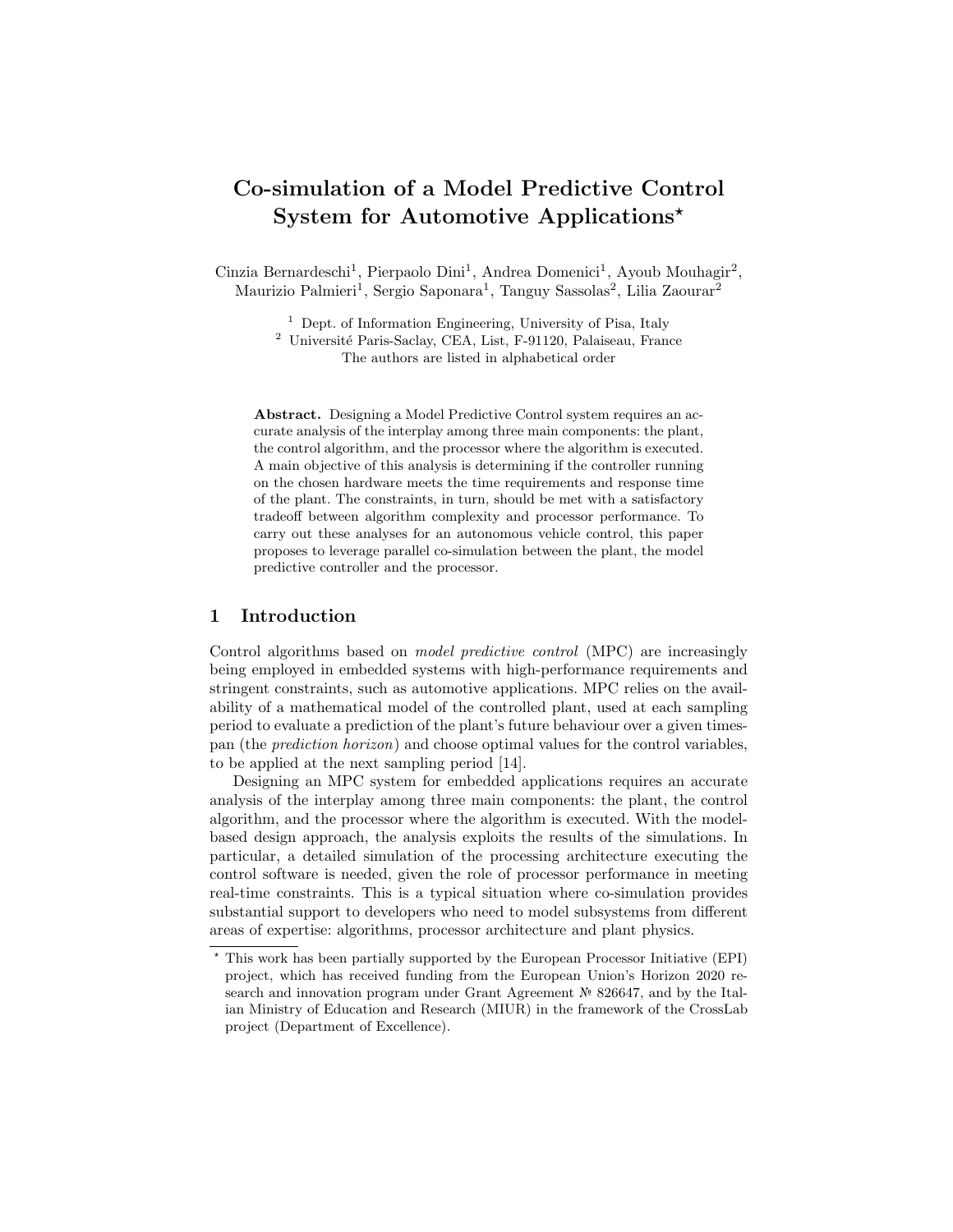This work presents an approach to enable the analysis of MPC systems through co-simulation. To this end, an open source library for MPC algorithm, GRAMPC [11], has been extended with the implementation of a standard interface for co-simulation, FMI (Functional Mock-up Interface) [6]. The MPC algorithm contains a prediction model of the plant that is distinct from the actual model. This allows the analysis of the controller under a variation of the actual model parameters. The approach also encompasses MPC performance analysis, thanks to the use of the VPSim [8] virtual prototyping tool for complex electronic Systems-on-Chip (SoC) from the SESAM framework [27], which supports FMI co-simulation.

The application of the proposed approach is shown in a case study from autonomous vehicle control, where the plant, the model predictive controller, and the processor are simulated in parallel. The plant is an autonomous car that must reach a destination along a road with a given geometry, avoiding obstacles. The vehicle is simulated with a standard kinematic model implemented in C with the GRAMPC framework, adapting an example from the GRAMPC distribution. The processor architecture is an ARMv8 multi-core processor, simulated with the VPSim framework. The metrics used to analyse different co-simulation runs are the difference of the actual trajectory w.r.t. the reference one and the execution time of the GRAMPC algorithm, that should be less than the co-simulation step size.

The paper is organised as follows: Section 2 introduces a selection of related works; background on MPC and the GRAMPC library is briefly reported in Section 3; Section 4 illustrates the proposed approach for multi-model simulation of automotive applications, while Section 5 shows the application to a case study from autonomous driving; finally, Section 6 contains conclusions and further work.

## 2 Related work

Among the many works available to readers looking for an extensive background on wheeled vehicles dynamics, we may cite [15]. More specifically, Yurtsever et al. [30] provide a survey on recent work about autonomous driving. Also the literature on model predictive control offers many fundamental texts, such as [14].

In model-driven development, co-simulation [12] can be applied in the analysis of complex cyber-physical systems that integrate a high-level control algorithm with pre-existing closed implementations of lower-level plant dynamics.

Lee et al. [18] report on the co-simulation of an MPC-controlled heating, ventilation and air-conditioning plant, using an ad-hoc Python-based infrastructure to connect a building simulator with a Matlab controller. Similar ad-hoc solutions have been proposed in several works, e.g., Adhau et al. [1], who use the USART serial protocol. Simulink S-functions were used by von Wissel et al. [28] to connect a powertrain model developed on the Siemens LMS Amesim simulator with an MPC controller developed in the Honeywell OnRAMP envi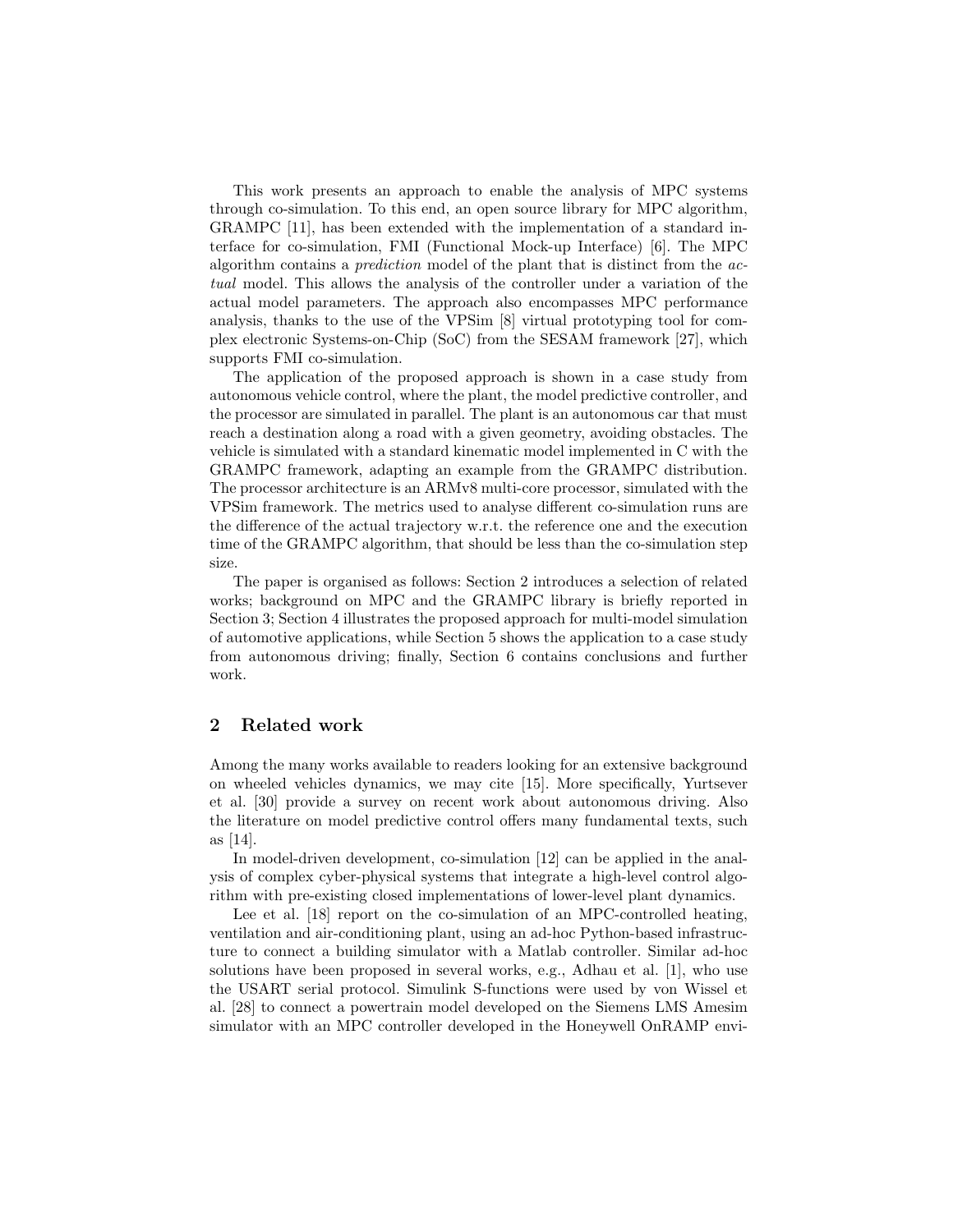ronment. Using S-functions to couple a Simulink model to different simulators is a common technique, used e.g., in [5], where a Simulink model of a human heart was coupled to an executable formal model of a pacemaker.

The Functional Mockup Interface 2.0 [6] is a de facto standard for cosimulation, and INTO-CPS [17] is an integrated tool chain for model-based design based on FMI.

An FMI infrastructure based on the TISC co-simulation platform was presented by Gräber et al. [13]. In their work, FMUs simulate the plant, an optimizer, and a system estimator. The plant can be modeled with different tools, the optimizer is built with the MUSCOD-II software package using a direct multiple shooting method. A vapor compression cycle is dicussed as an application example. An FMI-based infrastructure was used by Ceusters et al. [7], who generate an FMU from a Modelica simulator of multi-energy systems, and use it to communicate with a Python-based environment that models two alternative controllers, one based on MPC and one on reinforcement learning. Another FMIbased framework for co-simulation of human-machine interfaces was presented in [22]. Co-simulation has been paired with formal methods to validate and verify control systems of various kinds [3, 4], including robot vehicles [10, 21].

In the automotive field, the interaction between multi-physics modelling/simulation environments and embedded software development environments has been addressed by many works. Recently, the eFMI (FMI for embedded systems) standard has been proposed as a result of the EMPHYSIS (Embedded systems with physical models in the production code software) project [20].

# 3 Model Predictive Control and the GRAMPC Framework

This section introduces a very succint description of the concept of model predictive control and of the GRAMPC framework [11] for the simulation of MPC systems.

#### 3.1 Model Predictive Control

A model predictive control system iteratively solves an Optimal Control Problem (OCP) of the following form [11], where  $t \in [0, T]$  is the MPC-internal time coordinate and  $T$  is the prediction horizon:

$$
\min_{u} J(u, x_k) = V(x(T)) + \int_0^T l(x, u, \tau) d\tau
$$
\n(1)

$$
M\dot{x} = f(x, u, t_k + \tau) \tag{2}
$$

$$
x(0) = x_k \tag{3}
$$

$$
x(\tau) \in [x_{\min}, x_{\max}] \tag{4}
$$

$$
x(T) \in \Omega_{\beta} \tag{5}
$$

 $u(\tau) \in [u_{\min}, u_{\max}]$ , (6)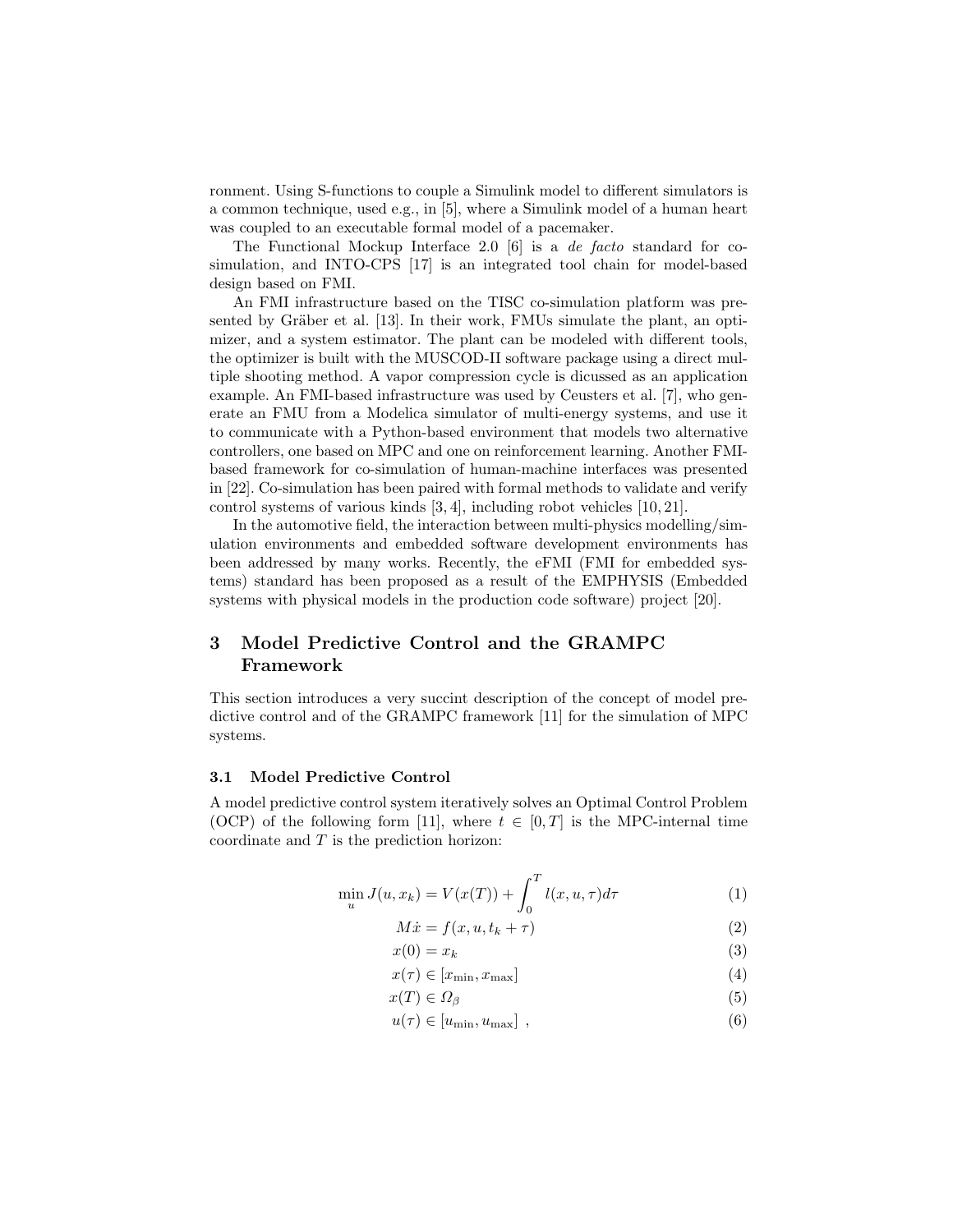where (1) is the cost functional, which depends on the time evolution of the control variables' vector u and of the sampled state variables' vector  $x_k$ . The first term  $(V(x(T)))$  of the cost functional represents the *terminal* cost associated with the final state at the end of the prediction horizon, while the second term represents the integral cost computed over the whole trajectory over the prediction horizon. The system dynamics are expressed by  $(2)$ , where the mass matrix M defines the inertial properties of the system, and  $t_k = t_0 + k\Delta t$ , with  $0 < \Delta t < T$ , is the k-th sampling instant.

The state of the system at the beginning of the  $k$ -th control interval is given by (3). The remaining relations express constraints on the state and the control inputs. In particular,  $\Omega_{\beta}$  is the set of states such that the terminal cost is less than or equal to  $\beta$ . This constraint is typically used to ensure stability.

The controller computes the trajectory of control variables that minimizes (1), and its first segment of simulated length  $\Delta t$  is applied as a plant input during the actual (real-time) control period  $[t_k, t_{k+1})$ .

A common form for the cost functional uses quadratic norms of the form

$$
V(x) = \|x - x_{des}\|_P^2
$$
\n(7)

$$
l(x, u) = ||x - x_{des}||_Q^2 + ||u - u_{des}||_R^2,
$$
\n(8)

where  $(x_{des}, u_{des})$  is the desired set-point and the norms are weighted by the positive (semi-)definite matrices  $P$ ,  $Q$  and  $R$ , defined according to the application.

#### 3.2 The GRAMPC Framework

The GRAMPC (Gradient-Based MPC) framework supports simulation of nonlinear systems under MPC by providing a highly configurable optimization algorithm. Users must supply a model of the plant to be simulated, by coding a set of C-language functions implementing well-defined, yet flexible interfaces. Users also set options and parameters to customize the optimization and simulation algorithms. In particular, a user may choose one of a set of available solvers for the optimizer.

The optimization algorithm implements an augmented Lagrangian method, based on the gradient-descent paradigm, also exploited in other adaptive [9] and learning [16] control techniques for modern mechatronic systems. Such an algorithm, at each iteration, requires the evaluation of the plant's dynamics (for the prediction), of the cost functional, of their partial derivatives w.r.t. state and control variables, and of the constraint relations. As mentioned above, all these computations are specified by the user with C functions. For example, function ffct computes the plant dynamics, Vfct and lfct compute the terminal and integral cost, respectively, dldx computes the gradient of the integral cost w.r.t. the state variables, and hfct checks the inequality constraints.

The implementation of the optimization and simulation algorithm maintains a structure (grampc) that contains all the information of the problem at hand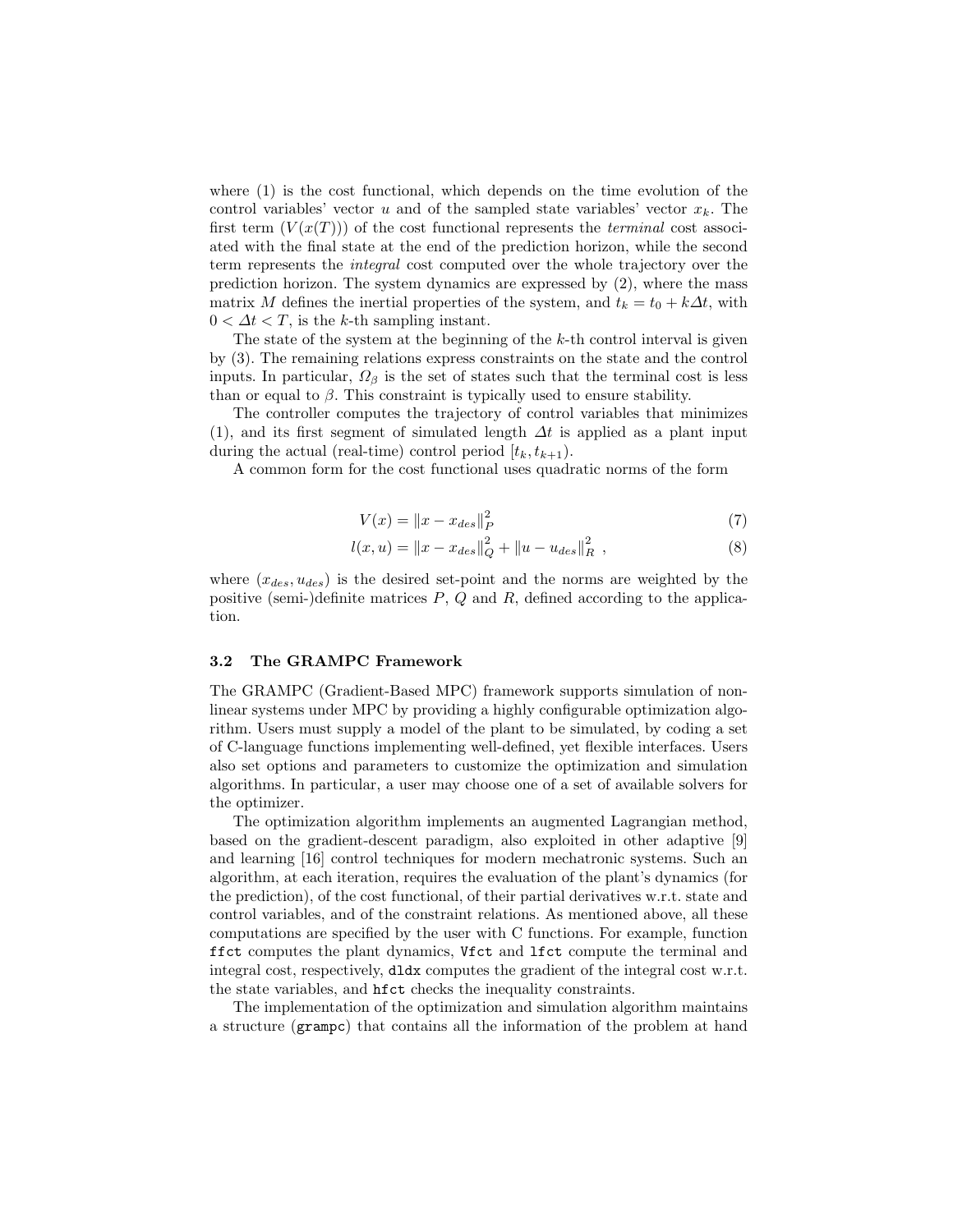(including the current state of the plant, the values of the command variables, the time). A function named grampc\_run takes the grampc structure as an input and executes a step of the MPC algorithm, updating grampc.

In order to execute a simulation, a user writes a source file with the functions modeling the system (ffct etc.) and a file with a main program where parameters and options are initialized. Then, a loop starts, invoking grampc run at each iteration. The resulting values of control and state variables can be further processed and printed out.

Figure 1 summarises how a simulation is built on top of the GRAMPC framework. The framework is composed of a library providing the implementations of the core MPC functions, and the declarations of the interfaces to be implemented by the user, who provides the problem formulation in two source files, one with the prediction plant model and the other with the initialization and the main loop. It may be observed that, in the GRAMPC framework, it is not possible to simulate the controlled plant and the controller separately, since the controlled plant model coincides with the prediction plant model used in the controller.



Fig. 1. GRAMPC library schema.

## 4 Proposed approach

This work is based on the idea of embedding a GRAMPC model into an FMU written in C where the time advancing function fmi2DoStep invokes the grampc run function. The control values updated in grampc are forwarded as FMI output variables and the current state stored in grampc is overwritten by the FMI input variables as shown in Figure 2. This is achieved by exploiting a pre-existent FMU generator such as [19] or [23] to create the basic FMU structure that should be compiled together with the whole GRAMPC library source files and the two GRAMPC files of the system at hand.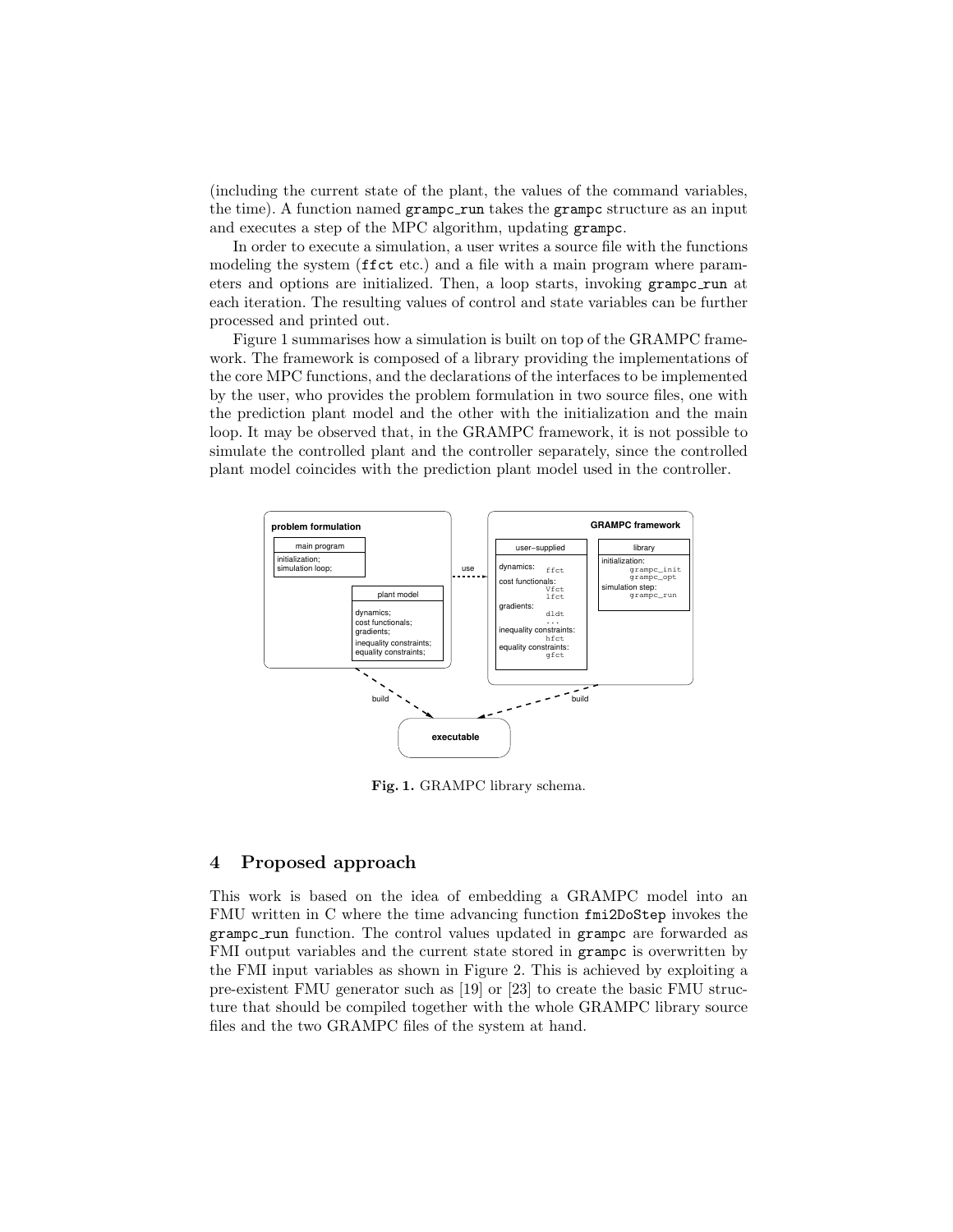The file with the model of the plant does not require changes, while the file with the implementation of the algorithm requires some minor changes: the initialization of the GRAMPC parameters should be wrapped into a function that will be invoked by the FMU initialization function fmi2SetupExperiment, while the code for executing the MPC algorithm should be wrapped in a function that will be invoked by the fmi2DoStep function. Finally, the values stored in the grampc structure should be linked to the buffers where the FMU variables are stored.



Fig. 2. Interaction Master-GRAMPC.

#### 4.1 Advantages of GRAMPC as an FMU

The benefits deriving from the proposed approach are related to the general advantages of an FMI based co-simulation, i.e., the possibility of easily coupling the GRAMPC controller with other tools such as Simulink or OpenModelica for the controlled plant component. In particular, the GRAMPC FMU may require a simple model for the predicted trajectory, while a more complex and accurate model can be created for the controlled plant in another FMU, using tools that fit the problem domain. Moreover, the time required to run a co-simulation can be easily reduced by exploiting a simple numerical integration solver (e.g., a Euler solver) in the GRAMPC FMU while a more accurate and computation demanding solver (e.g., Runge-Kutta) is only used in the plant FMU, which is the one that computes the actual evolution of the system. Thanks to the proposed approach it is also possible to run tests of the GRAMPC controller by exploiting existing features such as the Simulink white noise generator block for sensor errors, or the INTO-CPS Design Space Exploration (DSE) for the analysis of the behaviour with small parametric variations.

#### 4.2 Advantages of hardware platform modelling within VPSim

Complementary to separating GRAMPC into a standalone FMU, being able to model the grampc run execution on a real hardware is a key to assess performance bottlenecks of the control strategy. This is made possible thanks to the VPSim [8] SoC virtual prototyping capabilities. It was developed with the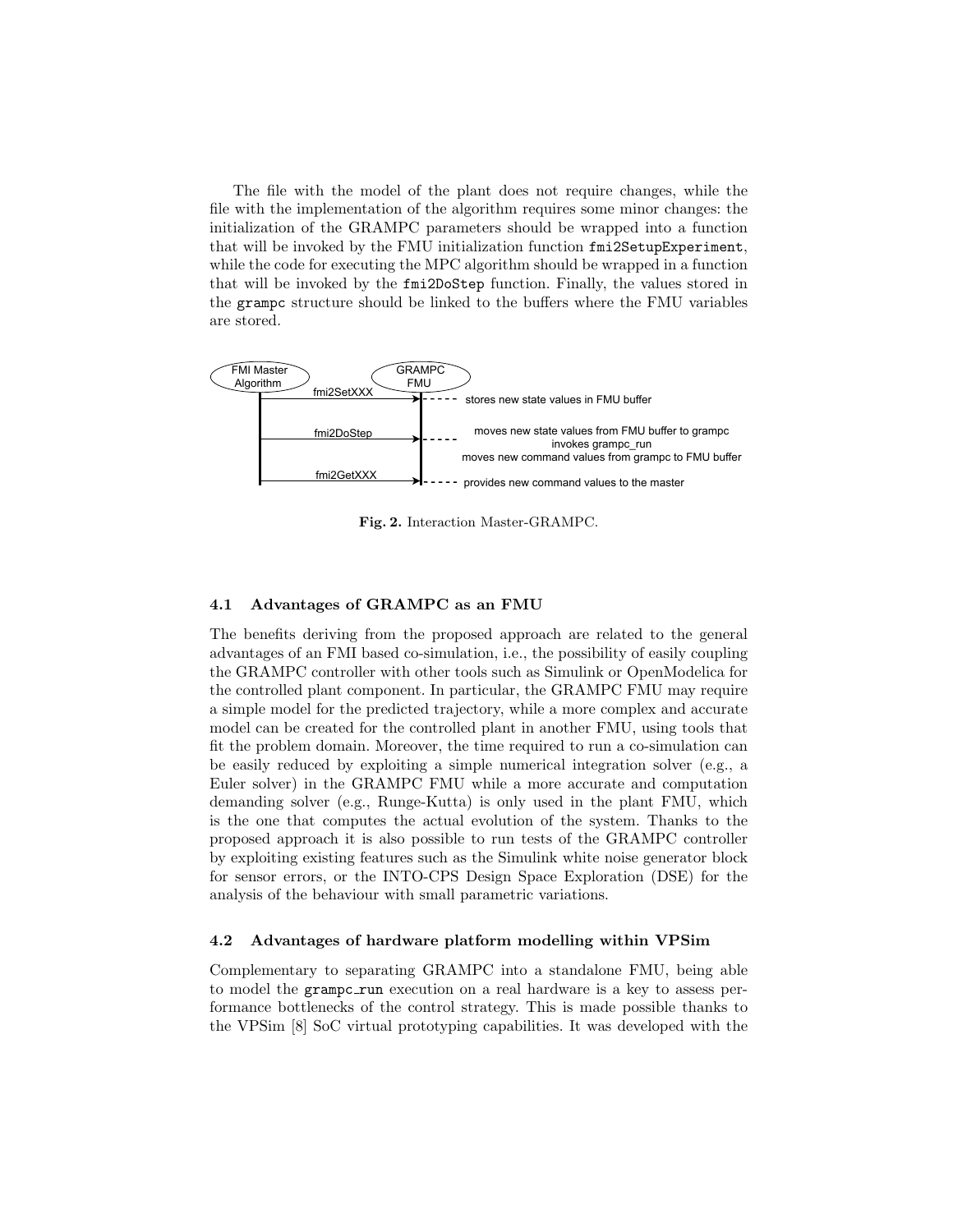purpose of accelerating the software/hardware co-validation in the early stages of the design development. VPSim makes it easy to model and emulate various hardware architectures. At the same time, the user can simply test and debug complete software stacks on these emulated architectures.

Furthermore, VPSim is distinguished by its ability to host third-party subsystems using many standard and non-standard interfaces. In particular, it fully supports the FMI standard [25]. Therefore, it can interface easily with other modelling tools and simulators within an FMI-based co-simulation. From the user view, FMI in VPSim is exposed as a proxy component that must be connected to a compatible hardware communication interface, such as CAN bus or I2C slave. In addition, VPSim proposes a user-friendly method for automatic generation of the virtual platform FMU, based on a high-level description of the hardware/software platform. Figure 3 shows the general architecture of an FMI co-simulation involving an FMU with a GRAMPC model executed on a processor emulated with VPSim. The deployment of GRAMPC on a simulated architecture with VPSim enables (i) evaluating the behavior of grampc run on the target hardware architecture, (ii) identifying the best hardware support for the control code, and (iii) devising software improvement strategies such as parallel implementation.



Fig. 3. The architecture for a co-simulation with VPSim FMU.

### 5 Case Study

The specific case study concerns the autonomous driving of a vehicle modelled for simplicity by kinematics laws through the GRAMPC library. The problem addressed is to follow a sinusoidal trajectory that follows the carriageway, avoiding some obstacles (modelled as circular areas). Figure 4 shows a possible trajectory of a car avoiding an obstacle (red circle).

The case study is taken from an example available in the GRAMPC distribution, based on a paper by Werling et al. [29]. Obviously, in a realistic case,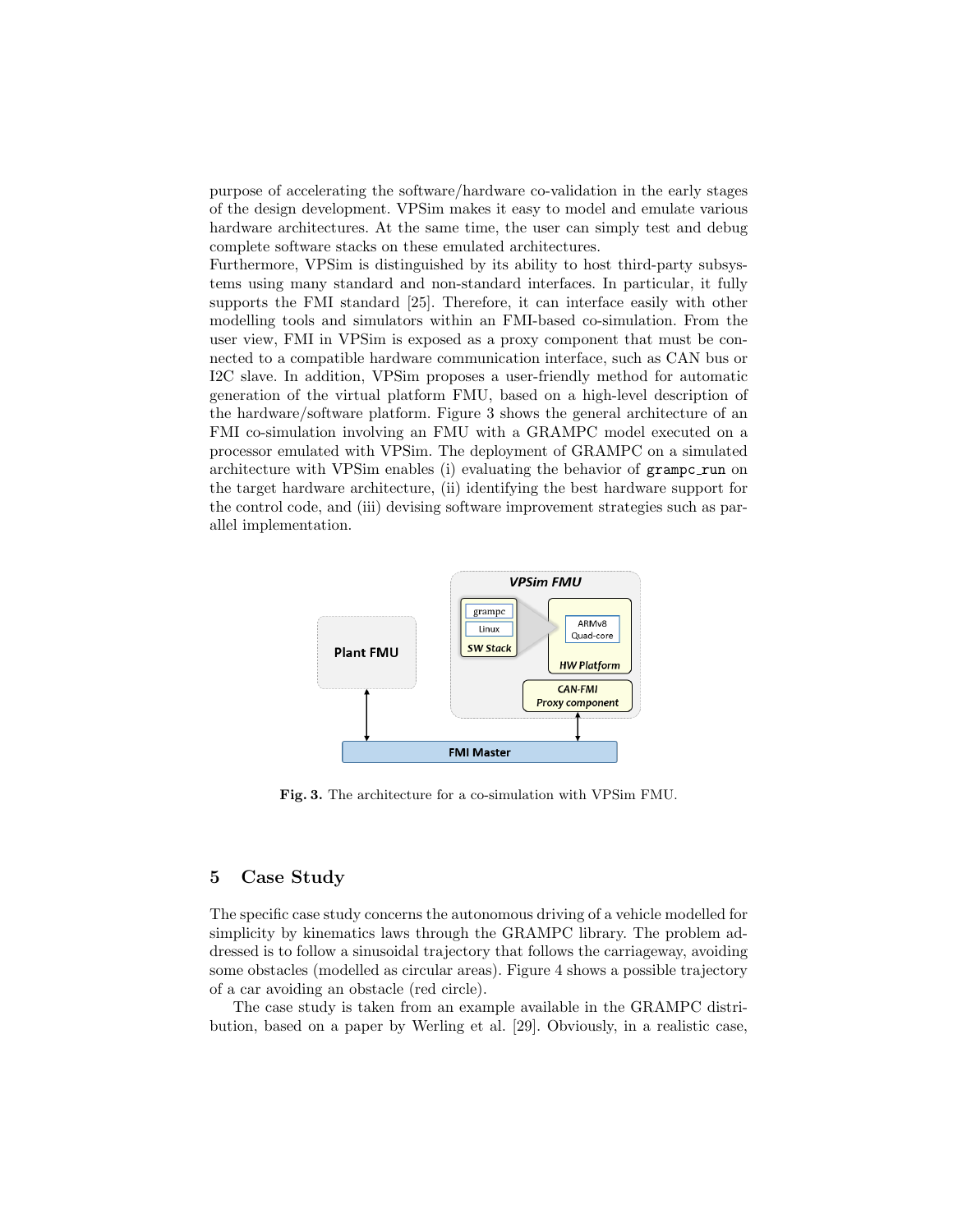

Fig. 4. Example of a trajectory.



Fig. 5. Kinematic bicycle model of the vehicle, redrawn from [24].

the MPC control algorithm, which is a low-level control, will have to be integrated with the vision and decision system for the waypoints to be reached at each iteration. This information is assumed to be given as input to the system statically, at the beginning of the simulation, and the vision system will not be considered.

# 5.1 Vehicle Model

The model used for the case study is the kinematic bicycle model of the vehicle shown in Figure 5, adapted from [24]. This model, commonly used in the field of MPC, approximates a four-wheel vehicle by replacing the two wheels of each axle with one wheel on the longitudinal axis.

The kinematic behaviour of the model is described by the following equations, where the control command inputs are the acceleration  $a \, (\text{m/s}^2)$  and the front wheel steering angle  $\delta$  (rad).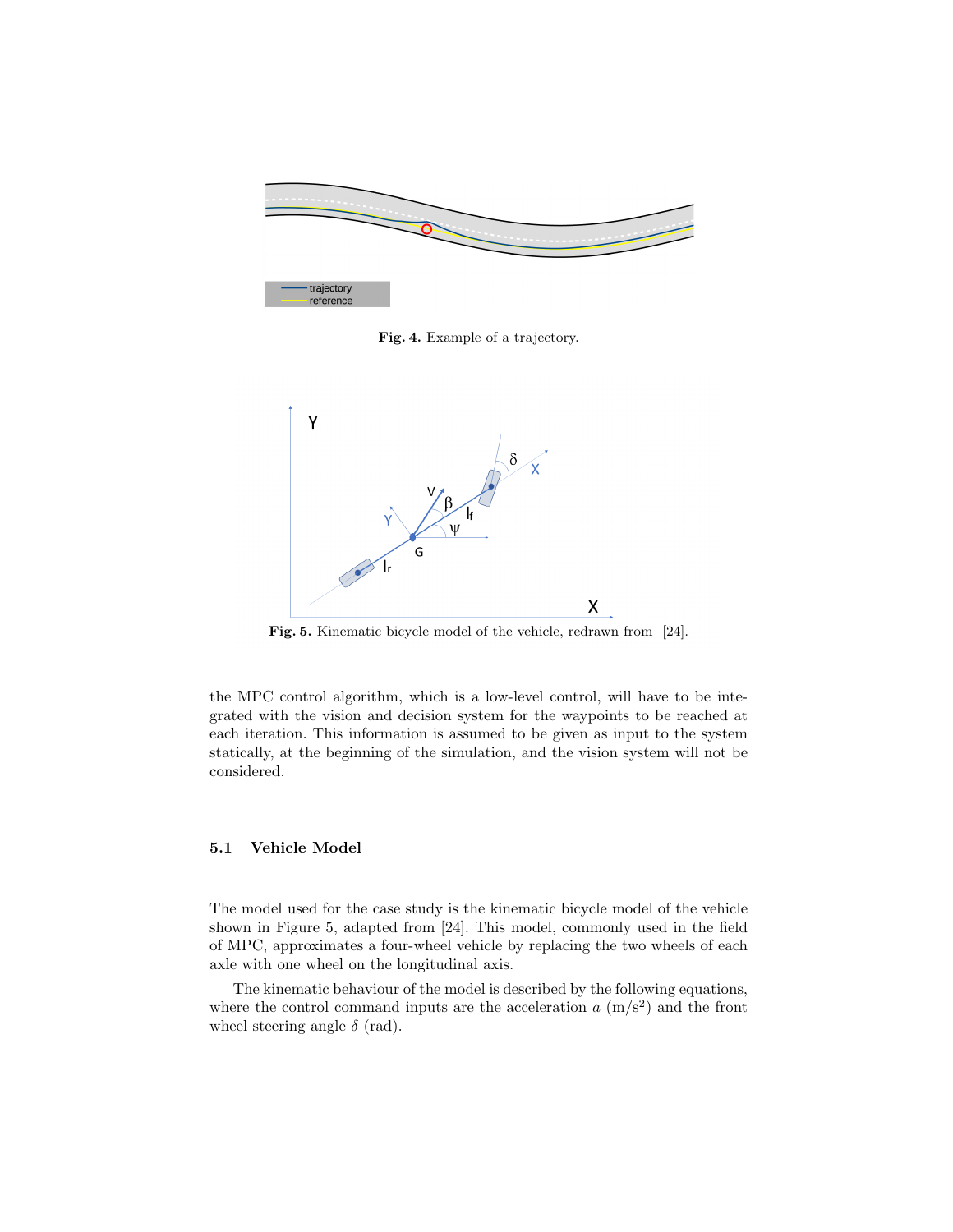$$
\dot{x} = V\cos(\psi + \beta(\delta))\tag{9}
$$

$$
\dot{y} = V\sin(\psi + \beta(\delta))\tag{10}
$$

$$
\dot{V} = a \tag{11}
$$

$$
\dot{\psi} = \frac{V}{l_{\rm r} + l_{\rm f}} \cos\left(\beta(\delta)\right) \tan\left(\delta\right) \tag{12}
$$

Angle  $\beta$  is the slip angle at the centre of gravity G and it is described by Equation (13), where  $l_r$  and  $l_f$  are the distances from G of the rear and front wheel, respectively.

$$
\beta(\delta) = \arctan\left(\tan(\delta)\frac{l_{\rm r}}{l_{\rm r} + l_{\rm f}}\right) \tag{13}
$$

#### 5.2 Simulink Model of the Plant

Equations  $(9)$ ,  $(10)$ ,  $(11)$ ,  $(12)$ , and  $(13)$  have been implemented with the Simulink model shown in Figure 6, using the base blocks of the Simulink trigonometry library. The Simulink model comprises four integrators to output the actual values of the variables. The initial state of these integrators corresponds to the initial values of the plant's state variables.

The Simulink environment generates an FMU whose model parameters (such as  $l_{\rm r}$ ,  $l_{\rm f}$ , and the initial state) can be set in the INTO-CPS co-simulation environment. The Simulink environment also chooses the ode45 variable step size and the default parameters for the explicit Runge-Kutta integrator.



Fig. 6. Simulink model of the plant. Parameter L equals  $l_r + l_f$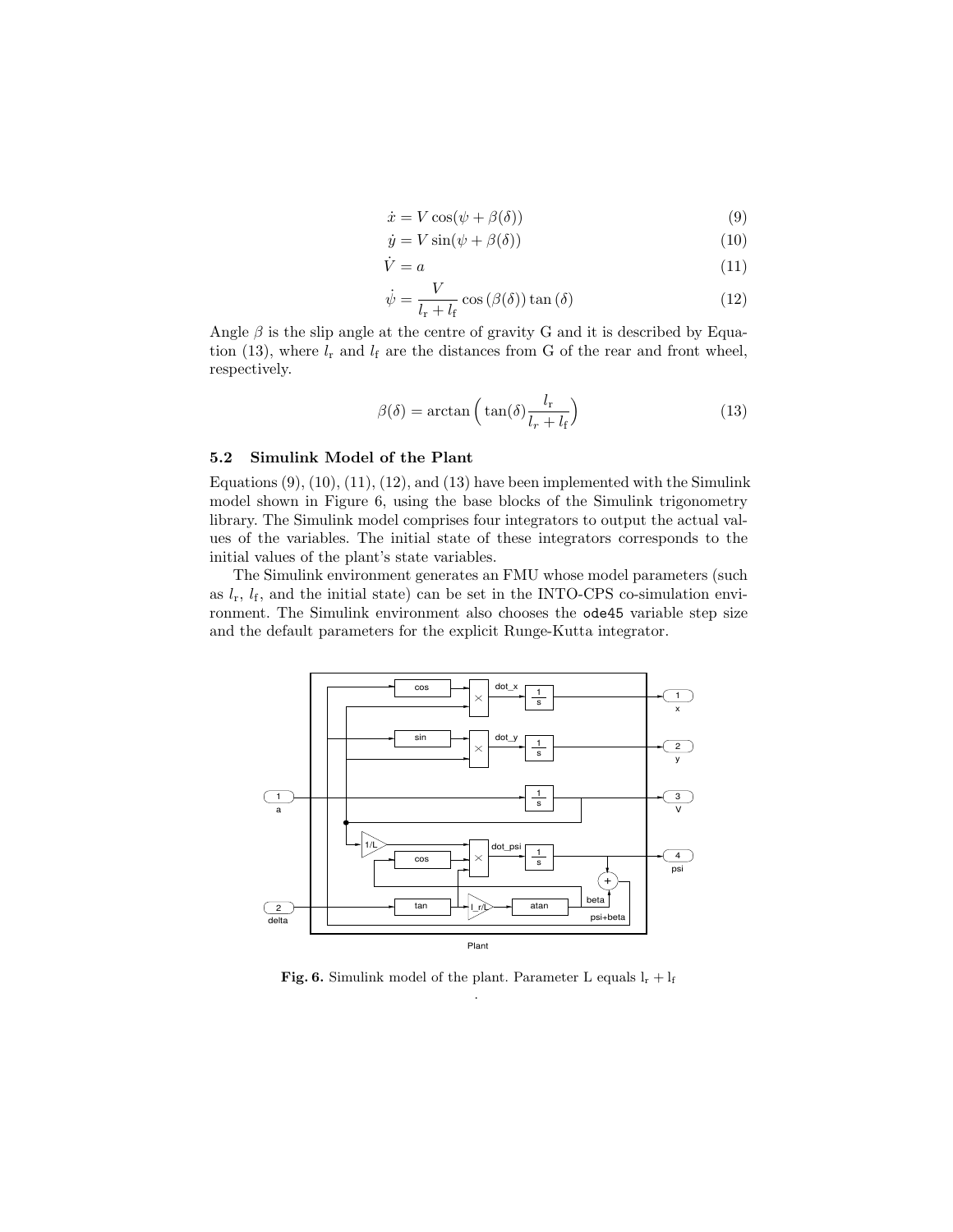#### 5.3 Vehicle and controller in GRAMPC

The model of the vehicle in GRAMPC is shown in Listing 1.1 and matches the equations shown in Section 5.1, using the notation of C. The same model is used to solve the optimisation problem and for executing a self-contained simulation in the GRAMPC framework.

Listing 1.2 shows the four constraints on the optimisation problem:

- out[0] on line 1 represents the constraint for obstacle avoidance and is represented by a circle of radius 1 located at (50, -0.2) in the XY plane.
- out[1] on line 2 and out[2] on line 3 are the constraints representing the edges of the road, represented by two sinusoids,
- out[3] on line 4 represents the speed limit that the vehicle must respect.

```
double beta = ATAN (param [18]*TAN (u[0]) / (param [18]+param
[19]);
out [0] = \text{COS}(x[2] + \text{beta} * x[3];out [1] = SIN(x[2]+beta)*x[3];out [2] = x [3] * COS (beta) * TAN (u [0]) / (param [18] + param [19]);
out [3] = u[1];
```
Listing 1.1. Implementation of the vehicle model in GRAMPC

| $out[0] = (2 - P0W2(-50 + x[0]) - P0W2(( 0.2 + x[1])))$  |  |
|----------------------------------------------------------|--|
| out $[1] = -x [1] + 4* SIN(2 * pi * 0.01 * x [0]) -1.5;$ |  |
| $out[2] = x[1] - 4*SIM(2 * pi * 0.01 * x[0]) - 4.5;$     |  |
| out $[3] = x[3] - 40$ ;                                  |  |

Listing 1.2. Definition of the constraints in GRAMPC

```
State* tick (State* st) {
   grampc - > sol - > xnext[0] = (typeRNum)st - >x;grampc - > sol - > xnext [1] = (typeRNum) st - > y;grame - > sol - > xnext [3] = (typeRNum) st - > V;grame - > sol - > xnext [2] = (typeRNum) st - >psi;grampc_setparam_real_vector (grampc, "x0", grampc->sol->xnext);
    grampc_run (grampc);
    t = t + \text{grame} - \text{~param} - \text{~d}t;
9 \mid \text{st} \rightarrow a = \text{grame} \rightarrow \text{sol} \rightarrow \text{unext} [1];_{10} st->delta = grampc->sol->unext [0];
11 }
```
Listing 1.3. Algorithm evolution in GRAMPC

Listing 1.3 shows the custom function tick, called by the master every cosimulation step through the fmi2Dostep function:

- lines 3-7 move the values received from the controlled plant to grampc
- lines 9-10 invoke grampc and increase the time variable by dt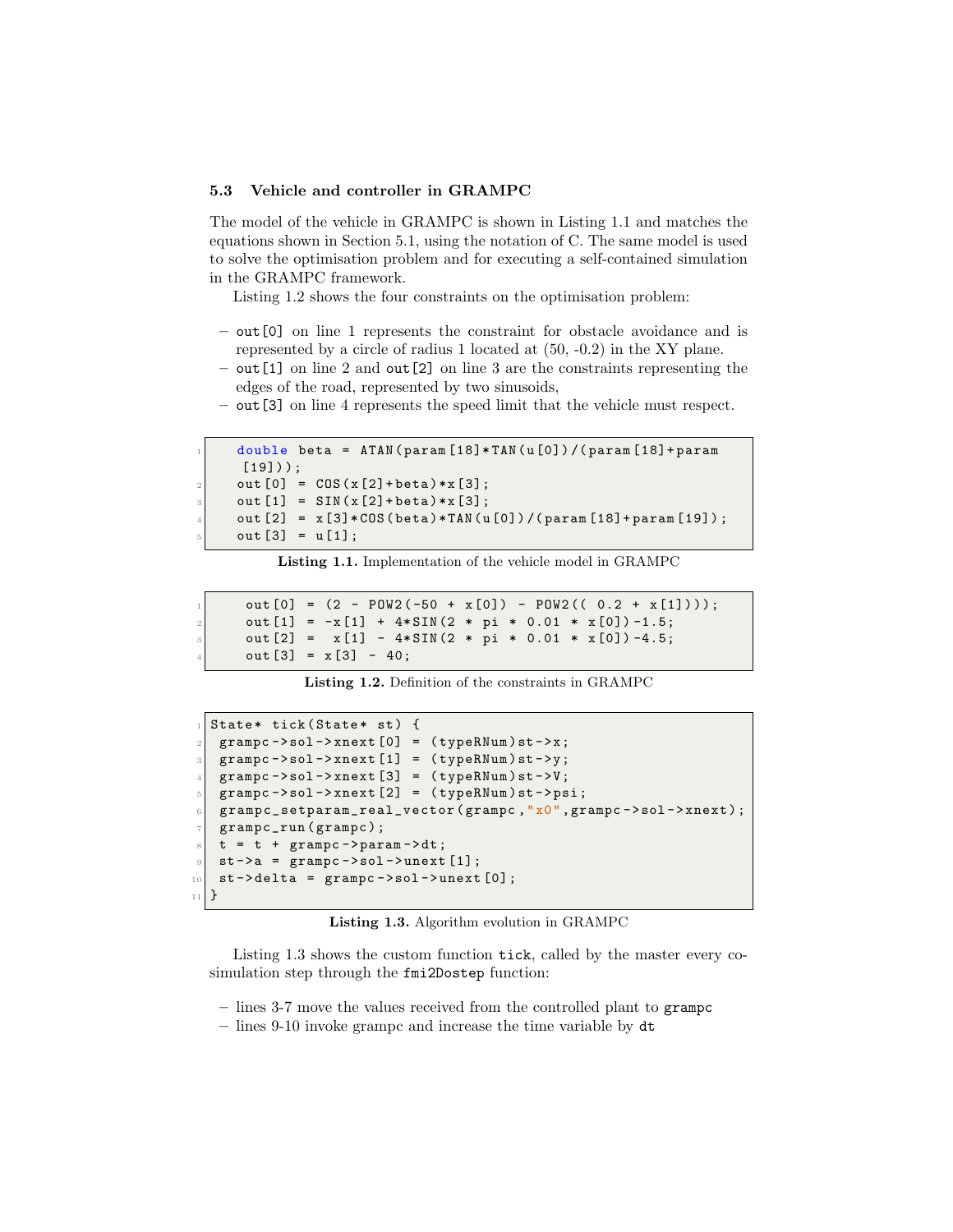– lines 12-13 save the newly generated commands

The co-simulation architecture is shown in Figure 7, with the INTO-CPS Co-simulation Orchestration Engine (COE) playing the role of the FMI master algorithm.



Fig. 7. Co-simulation architecture of the case study.

#### 5.4 Hardware platform with VPSim

VPSim can simulate a large variety of architectures using both its integrated models and external model providers such as QEMU [2], ARM fast models, or open virtual platforms. In the context of this paper, as shown in Figure 3, VPSim emulates a quad-core ARMv8 64-bit processor architecture using QEMU. Each core has private L1 & L2 caches. All the cores share four slices of LLC banks, which are connected to the NoC and peripheral devices. The platform runs a Linux OS which executes the GRAMPC algorithm. A CAN controller model provides FMI interfaces and makes it possible to receive and transmit control I/O data to and from the grampc run application that uses the SocketCAN API [26] to retrieve them, as would be the case on real hardware.

It must be stated that a real-time OS could be supported by the proposed methodology. It would be required for industrial development and validation to ensure the periodic scheduling of the grampc\_run function. Yet, using a standard Linux - executing a single application triggered by CAN events - is relevant for the exploration of the control strategy while accounting for potential execution performance bottlenecks. Indeed, if grampc run executes in less time than the period of CAN messages, it is then periodically executed. Otherwise, it will fail to process all incoming messages and meet its deadlines, as would be the case when considering an RTOS.

#### 5.5 Results

The GRAMPC framework uses a single model as the prediction model, needed for MPC optimization, and as the controlled plant model. While this choice is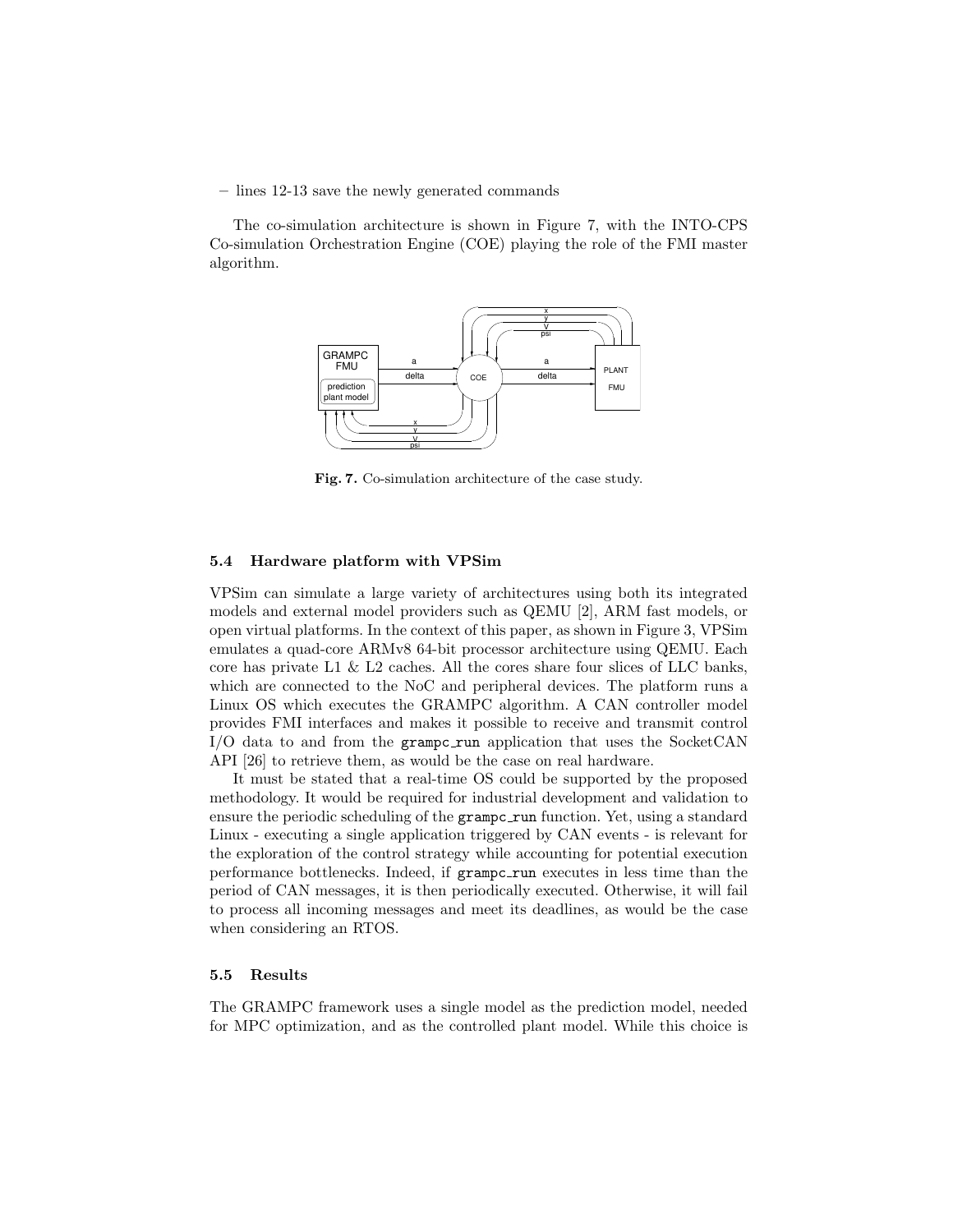often convenient, it may be the case that an embedded application must use a prediction model simplified with respect to the controlled plant model. In such cases, co-simulation makes it possible to use two distinct models.

As a preliminary step towards the co-simulation of distinct models, in this work it has been checked that co-simulation does not introduce significant deviations from the case of GRAMPC simulation with a single model. In order to verify the consistency between the two simulation methods, the same mathematical vehicle model has been implemented in C for the prediction model, and in Simulink for the plant model. The results of co-simulations are consistent with the results of self-contained simulations in GRAMPC, producing a difference less than one millimetre.

This section reports results of co-simulations in case of the decoupling of the two models, making the co-simulated system more realistic with respect to the GRAMPC self-contained one. The main parameters of the analyzed scenarios are shown in Table 1.

Table 1. Parameter values

| parameter          | value     |         |
|--------------------|-----------|---------|
| $\delta_{\rm min}$ | $-0.5\,$  | rad     |
| $\delta_{\rm max}$ | 0.5       | rad     |
| $a_{\min}$         | 11.2      | $m/s^2$ |
| $a_{\text{max}}$   | 5.34      | $m/s^2$ |
| Front track $l_f$  | $1.670$ m |         |
| Rear track $l_r$   | $1.394$ m |         |
| Time horizon       | 1         | S       |
| MPC solver         | Euler     |         |

**Nominal co-simulation results** The vehicle starts at the position  $(0,0)$  and must follow the sinusoidal trajectory avoiding the obstacle at  $(50,−0.2)$ . Figure 8 shows a co-simulation run with a fixed step size of 0.001 seconds and an end time of 20 seconds.

The maximum computation time of the GRAMPC algorithm is less than a millisecond and the simulation time is 50 seconds on an Intel<sup>®</sup> Core<sup>™</sup> i7-7700 CPU  $@3.60\text{GHz} \times 8$ . The choice of the Euler solver inside the MPC model, together with the GRAMPC setup, leads to a computation time less than the cosimulation step-size, which guarantees a realtime-like throughput. Notoriously, the Euler solver is computationally less demanding than other solvers.

As shown in Figure 8, the vehicle follows the trajectory avoiding the obstacle. The mean error of the actual trajectory against the reference trajectory without the obstacle is 0.08 m (first row in Table 2) and the maximum absolute error is 0.76 m, both evaluated excluding the area around the obstacle. With respect to the limits imposed on the constrained optimisation problem, as far as the obstacle avoidance section is concerned, it was verified that the trajectory calculated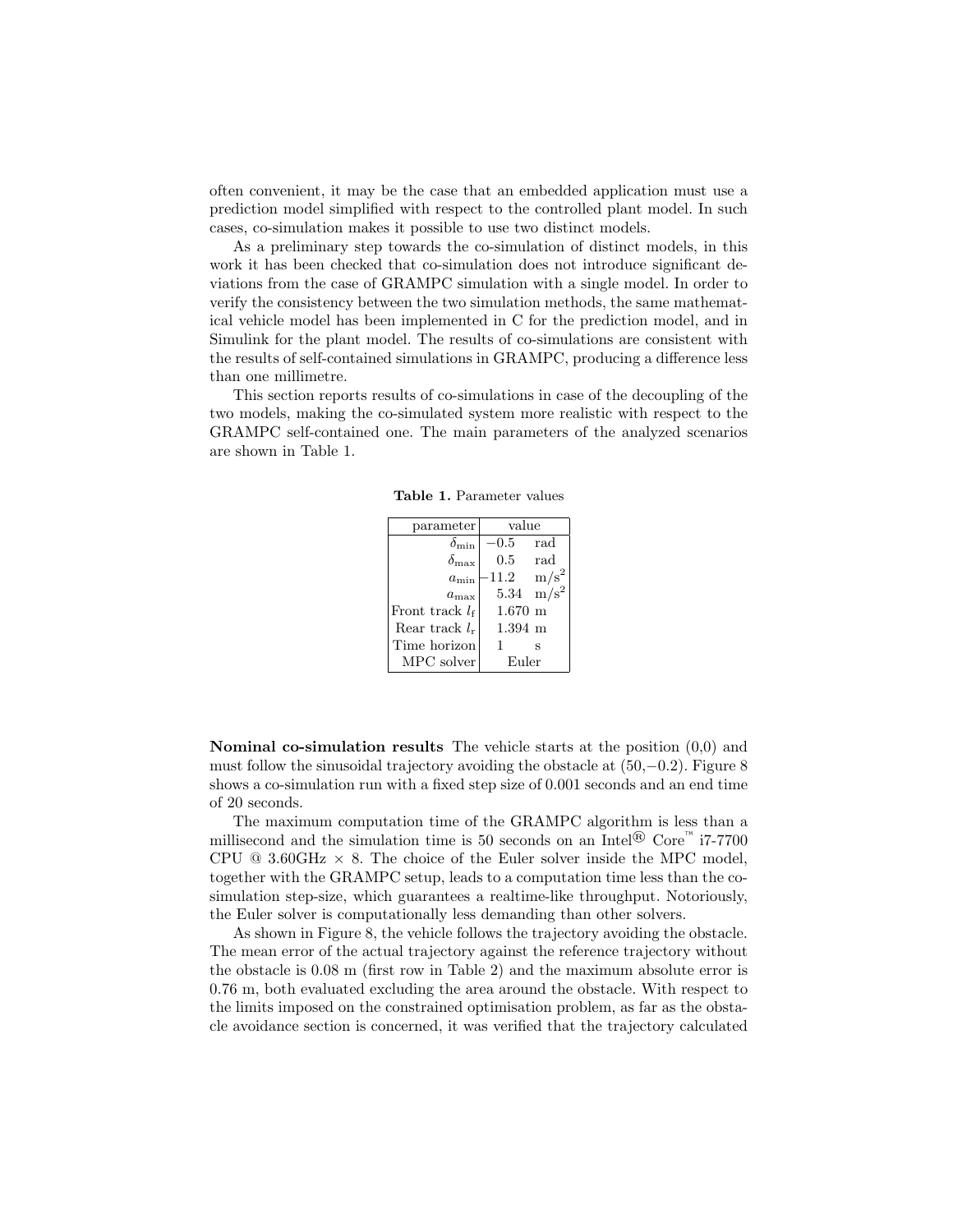

Fig. 8. Results of a co-simulation run.

by GRAMPC is such that the centre of mass of the vehicle completely avoids the obstacle. This translates into verifying that the distance between the trajectory and the centre of the obstacle is always greater than the radius of the circle that formally defines the obstacle region itself. The closest distance between the obstacle and the centre of mass of the vehicle is 0.4 m.

Response to physical parameters variation By exploiting the decoupling of the model used within GRAMPC and the model used for plant in Simulink it is possible to run robustness tests against small variations of the physical parameters of the vehicle under analysis. Table 2 shows the four different scenarios where the parameters  $l_f$  and  $l_r$  of the Simulink model have a  $\pm$  5% deviation with respect to the nominal values used in the first experiment, reported in the first row of the table. This variation of the parameters emulates a reasonable measurement error.

It is possible to state that the GRAMPC algorithm is robust as the mean error is scarcely affected by the physical variations. Moreover, the maximum absolute error is not affected by the physical variation and therefore it is not shown.

| front track $l_1$ (m) rear track $l_r$ (m) error (m) |       |      |
|------------------------------------------------------|-------|------|
| 1.67                                                 | 1.394 | 0.08 |
| 1.67                                                 | 1.464 | 0.09 |
| 1.67                                                 | 1.324 | 0.09 |
| 1.75                                                 | 1.394 | 0.08 |
| 1.59                                                 | 1.394 | 0.10 |

Table 2. Different parameters

Enabling perturbation analysis Figure 10 shows the results of the co-simulation with a perturbation in the y and  $\psi$  values produced by the plant FMU and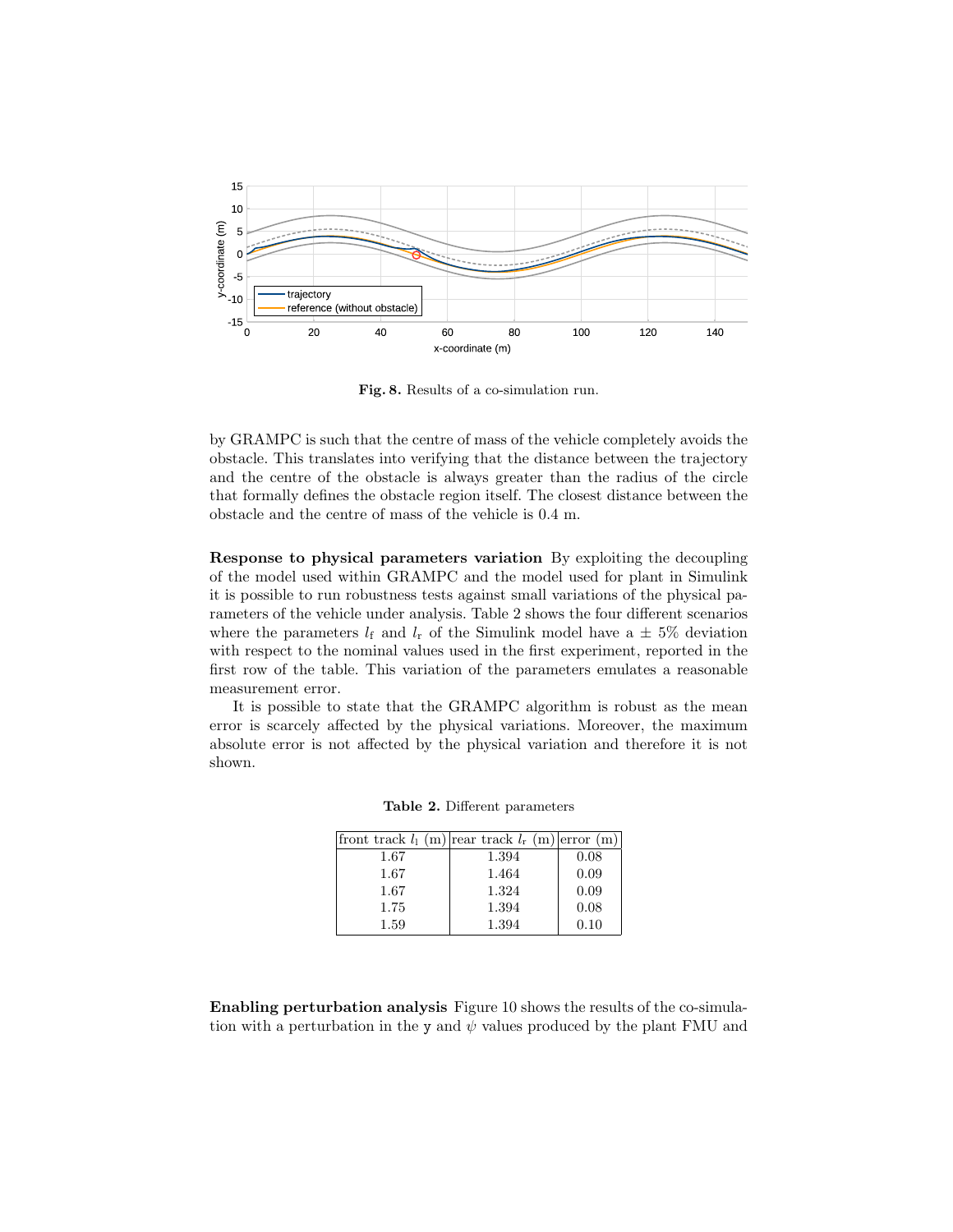

Fig. 9. Simulink model of the plant with AWGN.

consumed by the GRAMPC algorithm. The perturbation has been implemented with the Simulink AWGN block, which has been applied to the y coordinate with a variance of 0.1 (10 cm of measurement error) and to angle  $\psi$  with a variance of 0.01 (1 degree of measurement error), obtaining the model in Figure 9. As shown in Figure 10, the vehicle is still capable of avoiding the obstacle but the error has increased to 0.240 m and the maximum absolute error has increased to 1.58 m. The framework can be leveraged for perturbation analysis by considering more cases.



Fig. 10. Results of a co-simulation run with AWGN on sensors.

Co-simulation with VPSim As a benefit of the proposed approach, it is possible to generate the FMU that executes the grampc\_run algorithm on a specific hardware platform. In the following, we show the nominal co-simulation in case of GRAMPC executed on top of an ARMv8 quad-core processor emulated with VPSim. With respect to Figure 7, the FMU generated with VPSim can replace the GRAMPC FMU. The results, shown in Figure 11, present a mean error of 0.262 m, while the vehicle is still able to avoid the obstacle. This increase in the mean error is consistent with the fact that the average execution time of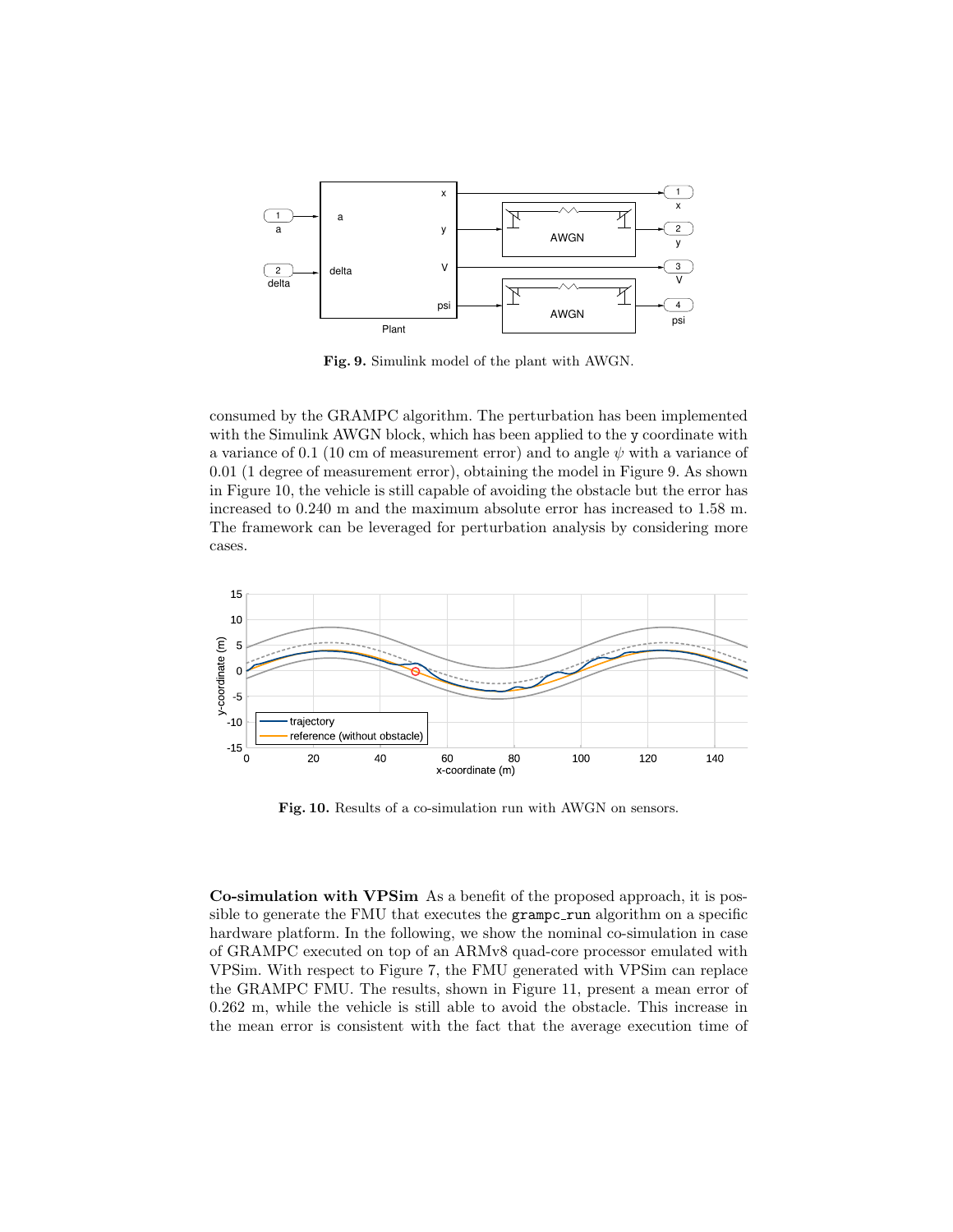$grame\_run$   $(2.4 \text{ ms})$  is longer than the expected co-simulation stepsize  $(1 \text{ ms})$ . From this point on, several improvement strategies to the grampc\_run implementation could be sought by the designer such as parallelizing the algorithm, changing the prediction window or the optimization solver, or even choosing more appropriate hardware.



Fig. 11. Results of a co-simulation run with VPSim.

# 6 Conclusions

This paper has shown an approach to enable the analysis of an MPC algorithm through co-simulations involving relevant aspects of three different domains: (i) physical laws, defining the evolution of the system, (ii) control algorithm, optimising the response of the system, and (iii) processor architecture imposing constraints on the execution time. The proposed approach is based on the strategy of embedding into an FMU a GRAMPC controller running on a VPSim-simulated processor to assess the performance of the processor.

The case study has shown some of the possibilities opened by the proposed approach, such as the response to physical parameter variations or the evaluation of the impact of processor architecture on the system. Each different analysis can be extended with knowledge and tools deriving from the respective domain. Users expert in parallel computation could improve the architecture performances by optimising the code, users expert in fault tolerance could decrease the impact of faulty sensors by applying, for example, redundancy in the plant model. Finally, experts in MPC could be interested in finding the best trade-off between accuracy and performance. Working all together on the same artefacts, and combining effort in different fields would lead towards the implementation of optimal and robust systems.

As further work, in order to get better results in the parallelisation of MPC, it could be also interesting to investigate the usage of a quite different structure of the control algorithm allowing a more effective parallelism.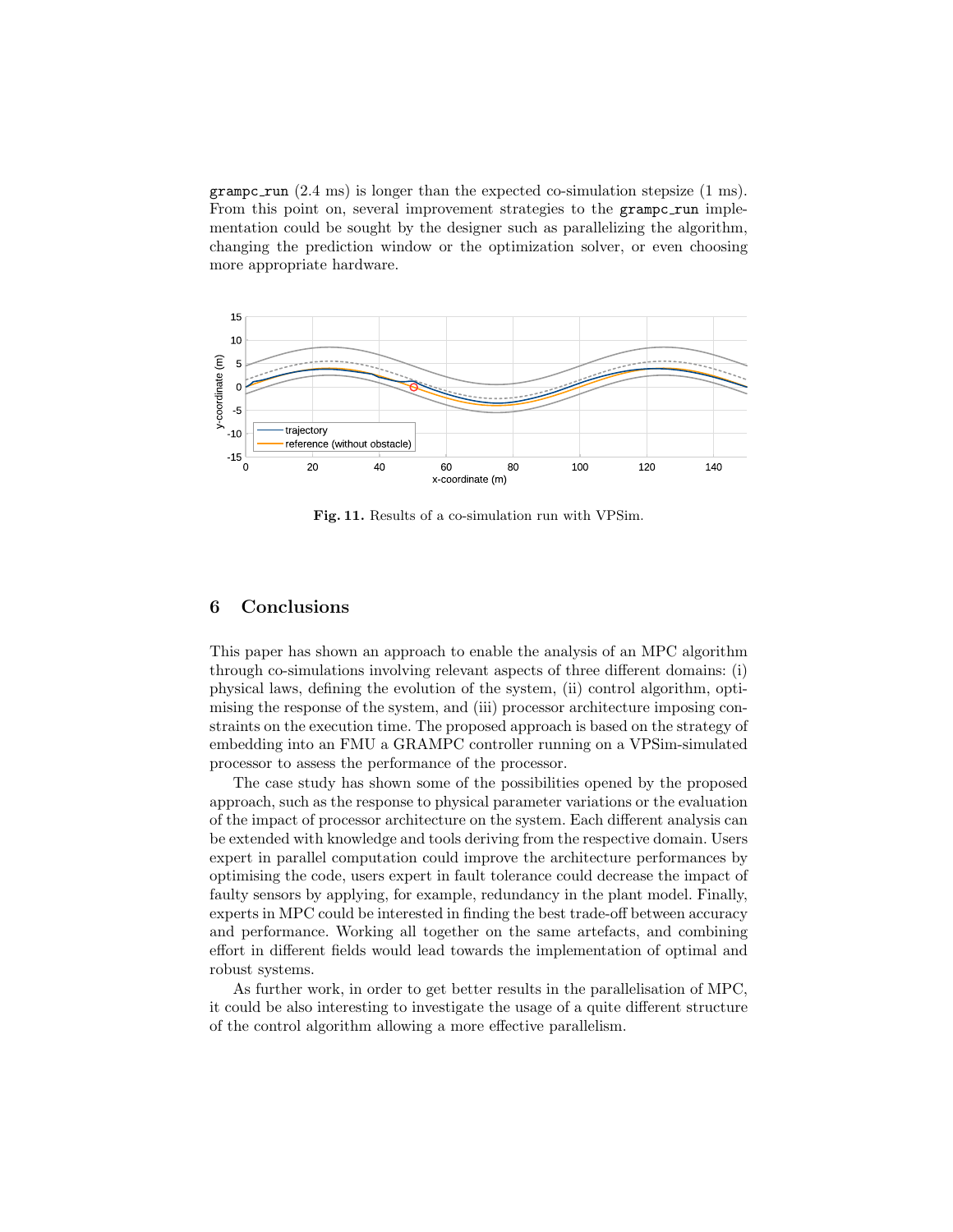# References

- 1. Adhau, S., Dani, S., Ingole, D., Sonawane, D.: Embedded model predictive controller on low-cost low-end microcontroller for electrical drives. CoRR abs/2105.08623 (2021)
- 2. Bellard, F.: QEMU, a fast and portable dynamic translator. In: 2005 USENIX Annual Technical Conference (USENIX ATC 05). USENIX Association, Anaheim, CA (2005)
- 3. Bernardeschi, C., Domenici, A., Palmieri, M., et al.: Cross-level co-simulation and verification of an automatic transmission control on embedded processor. In: Cleophas, L., Massink, M. (eds.) Software Engineering and Formal Methods. SEFM 2020 Collocated Workshops. Lecture Notes in Computer Science, vol. 12524, pp. 263–279. Springer, Cham (2021)
- 4. Bernardeschi, C., Dini, P., Domenici, A., et al.: Formal verification and cosimulation in the design of a synchronous motor control algorithm. Energies  $13(16)$ , 4057 (2020)
- 5. Bernardeschi, C., Domenici, A., Masci, P.: A PVS-Simulink Integrated Environment for Model-Based Analysis of Cyber-Physical Systems. IEEE Transactions on Software Engineering 44(6), 512–533 (2018)
- 6. Blochwitz, T., Otter, M., Akesson, J., et al.: Functional Mockup Interface 2.0: The Standard for Tool independent Exchange of Simulation Models. In: Proceedings of the 9th International MODELICA Conference. pp. 173–184. No. 76 in Linköping Electronic Conference Proceedings, Linköping University Electronic Press (2012)
- 7. Ceusters, G., Rodríguez, R.C., García, A.B., et al.: Model-predictive control and reinforcement learning in multi-energy system case studies. In: eprint 2104.09785 (2021)
- 8. Charif, A., Busnot, G., Mameesh, R.H., et al.: Fast virtual prototyping for embedded computing systems design and exploration. In: Chillet, D. (ed.) Proceedings of the Rapid Simulation and Performance Evaluation: Methods and Tools, RAPIDO 2019, Valencia, 2019. pp. 3:1–3:8. ACM (2019)
- 9. Dini, P., Saponara, S.: Design of Adaptive Controller Exploiting Learning Concepts Applied to a BLDC-Based Drive System. Energies 13(10), 2512 (2020)
- 10. Domenici, A., Fagiolini, A., Palmieri, M.: Integrated simulation and formal verification of a simple autonomous vehicle. In: Cerone, A., Roveri, M. (eds.) Software Engineering and Formal Methods. Lecture Notes in Computer Science, vol. 10729, pp. 300–314. Springer International Publishing, Cham (2018)
- 11. Englert, T., Völz, A., Mesmer, F., et al.: A software framework for embedded nonlinear model predictive control using a gradient-based augmented Lagrangian approach (GRAMPC). Optim Eng 20, 769–809 (2019)
- 12. Gomes, C., Thule, C., Broman, D., et al.: Co-simulation: a survey. ACM Computing Surveys (CSUR) 51(3), 1–33 (2018)
- 13. Gräber, M., Kirches, C., Scharff, D., Tegethoff, W.: Using functional mock-up units for nonlinear model predictive control. In: 9th International MODELICA Conference. vol. 076, pp. 781–790 (2012)
- 14. Grüne, L., Pannek, J.: Nonlinear Model Predictive Control Theory and Algorithms. Springer International Publishing (2017)
- 15. Guiggiani, M.: The Science of Vehicle Dynamics Handling, Braking, and Ride of Road and Race Cars. Springer International Publishing (2018)
- 16. He, W., Gao, H., Zhou, C., et al.: Reinforcement learning control of a flexible twolink manipulator: an experimental investigation. IEEE Transactions on Systems, Man, and Cybernetics: Systems (2020)